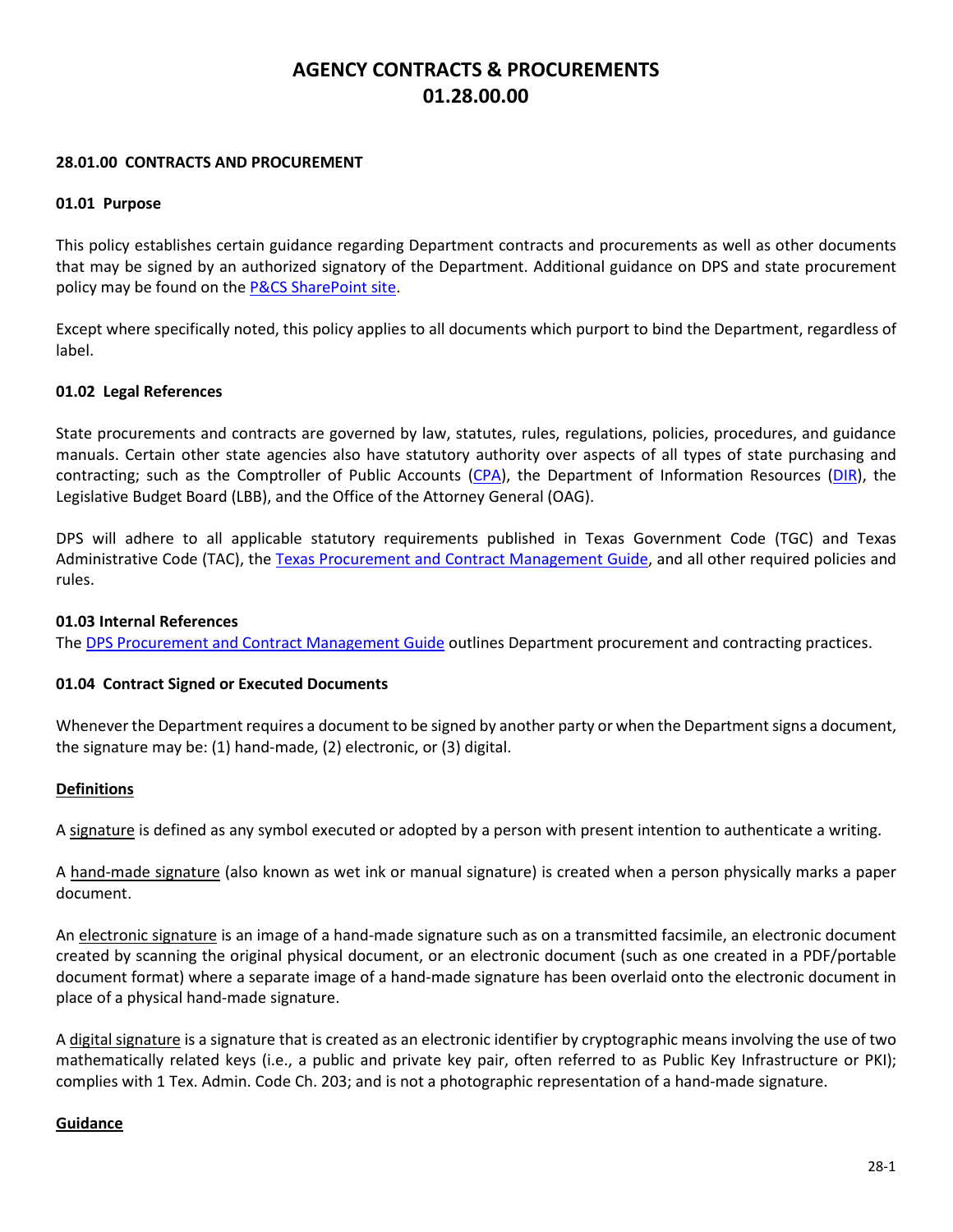A signature is valid if the authorized representative submitting the signature is an individual who is authorized to sign the document by virtue of the individual's legal status or the relationship to the entity on whose behalf the signature is executed. An electronic or digital signature is the legal equivalent to a hand-made signature as long as this policy is followed and an authorized representative has signed the document.

A paper document with a hand-made signature must bear the valid hand-made signature of the authorized representative.

An electronic document must bear the valid electronic signature of the authorized representative if that authorized representative is required to sign the paper document for which the electronic document substitutes. An electronic signature on an electronic document is valid if it has been created through means such as facsimile transmittal, scanning of the original signed physical document, or electronic manipulation where a separate image of a hand-made signature has been overlaid onto the electronic document in place of a physical hand-made signature and the individual submitting the electronic signature is an authorized signatory.

A document using a digital signature device must have a code or mechanism that is unique to that authorized representative at the time the signature is created and the authorized representative must be uniquely entitled to use it.

- Authorized representatives must protect the digital signature from compromise and report to Office of General Counsel (OGC) if there is any evidence that the device has been compromised within 24 hours of discovery.
- A digital signature device is compromised if the code or mechanism is available for use by any individual other than the authorized representative.
- An electronic document must bear the valid digital signature of the authorized representative if that authorized representative is required to sign the paper document for which the electronic document substitutes.
- If using a digital signature, if the device is compromised or not signed by the authorized representative, the signature is not valid.

# **01.05 Signature Authority and Approvals**

Authorized signatories of the Department must be responsible and accountable. An authorized employee's signature on a procurement, contract, or other document will reflect a representation that it has been properly submitted, reviewed and approved in accordance with all Department policies and procedures, and that it is in the best interest of the State of Texas.

The following individuals are authorized signatories on behalf of the Department:

- 1. Director;
- 2. Deputy Director, Law Enforcement Operations, for contracts with a total estimated value of less than \$1 million;
- 3. Deputy Director, Homeland Security Operations, for contracts with a total estimated value of less than \$1 million;
- 4. Deputy Director, Law Enforcement Services, for contracts with a total estimated value of less than \$1 million.

No other employee may sign a document binding the Department without a delegation of authority to do so as set out in this policy. All contracts or other agreements that require signatures or otherwise bind the Department must be submitted through the IOD and reviewed by the OGC.

### **01.06 Delegation of Authority to Sign Documents**

All documents signed under this section must follow the Department's procurement process and are subject to review and approval before signature.

### 1. **Director's Delegation to Division Chiefs for Non-Financial Governmental Contracts**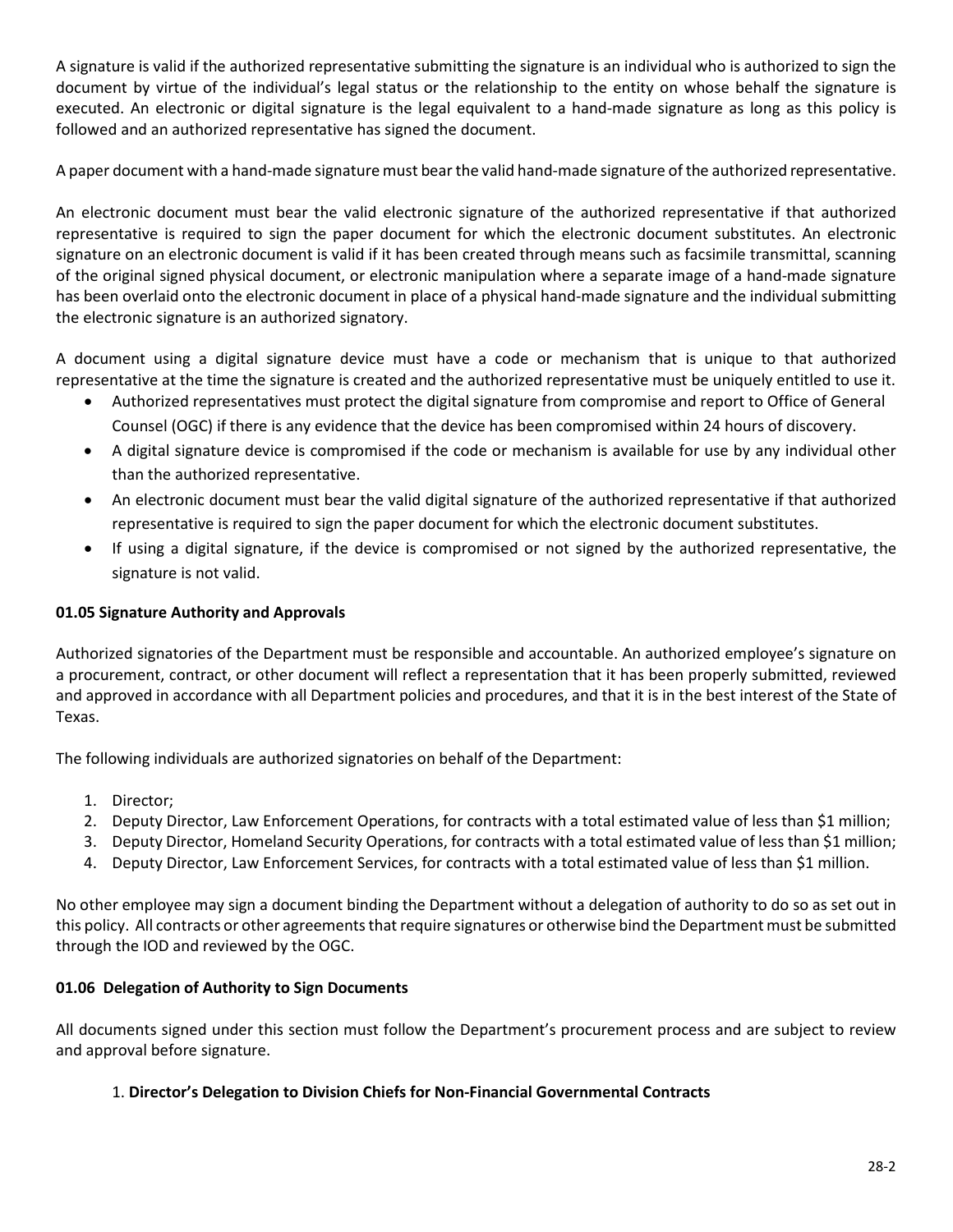The Director delegates to Division Chiefs the authority to sign contracts with other governmental entities that involve no exchange of money from any source such as a zero dollar Memorandum of Understanding (MOU). This delegation does not include zero dollar agreements with vendors or other non-governmental entities.

# 2. **Director's Delegation to Regional Directors for Non-Financial Governmental Contracts**

The Director delegates to Regional Directors authority to sign operational contracts with other governmental entities that involve no exchange of money from any source such as a zero dollar MOU. This delegation does not include zero dollar agreements with vendors or other non-governmental entities.

### 3. **Division Chief Authority to Further Delegate for Non-Financial Governmental Contracts**

a. A Division Chief may further delegate authority granted in Section 01.05(1) to a specific Department employee under the supervision of the Division Chief through a written memorandum identifying the employee and the contracts.

b. Each proposed delegation memo, along with a copy of samples of the relevant contracts, must be submitted by the Division Chief to the OGC.

# 4. **Division Chief Requests for Director's Delegation of Authority for Other Specific Categories of Contracts**

A Division Chief may request that the Director delegate authority to the Division Chief to sign other specific categories of contracts.

a. A Division Chief may request delegation from the Director through a written memorandum identifying the specific categories of contracts for which delegation is requested.

b. Each proposed delegation memo, along with a template or copy of samples of the relevant contracts, must be submitted by the Division Chief to the Director through the OGC.

### 5. **Division Chief Authority to Further Delegate for Other Specific Categories of Contracts**

a. A Division Chief may further delegate authority granted by the Director in a memo under Section 01.05(4) to a specific Department employee under the supervision of the Division Chief through a written memorandum identifying the employee and the contracts.

b. Each proposed delegation memo, along with a copy of samples of the relevant contracts, must be submitted by the Division Chief to the OGC.

### **01.07 Improperly Entered or Signed Contract or Amendment is Unauthorized**

1. A contract or amendment signed by an employee not authorized to do so is not a valid and enforceable agreement against the Department. In addition to being subject to disciplinary action by the Department, a Department employee who signs a contract or amendment without authority may be personally liable under law for any obligations created by the unauthorized act.

2. A purported oral contract or a contract otherwise not in compliance with all Departmental policies and procedures is not a valid and enforceable agreement against the Department. In addition to being subject to disciplinary action by the Department, a Department employee who purports to enter an oral contract or a contract otherwise not in compliance with all Departmental policies and procedures may be personally liable under law for any obligations created by the unauthorized act.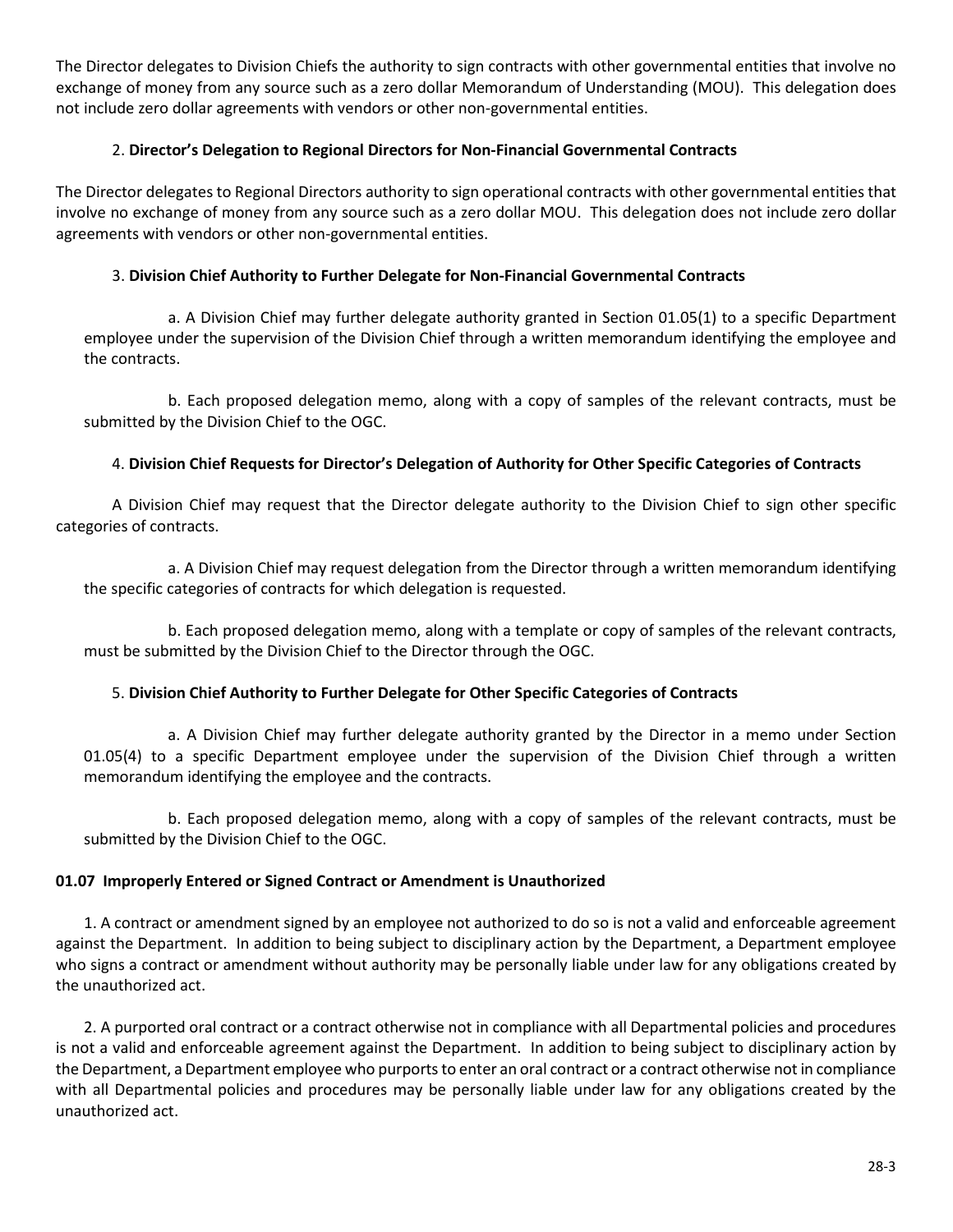# **01.08 Enhanced Oversight for Contracts Exceeding \$1 Million**

# **Contract Review Board (CRB)**

The CRB reviews all new contracts valued at \$1 million or more; including available renewal options, contract amendments (excluding renewal options) that increase the value of the original contract by 25% or more; and contract amendments (excluding renewal options) valued at \$500,000 or more. The CRB will also review contracts designated by a CRB member to be reviewed and any contracts prior to submission to the PSC for review that are required by applicable law to be submitted to the PSC for review prior to award. Contracts presented to CRB must be approved by a majority of Contract Review Board members before the contract may be signed on behalf of the Department.

The CRB is comprised of the following members: Member of PSC, as designated by the PSC (advisory member) Chief, Infrastructure Operations Division (IOD) (Chairman, non-voting) Representative from the OGC Representative from Finance Representative from IT Representative from one law enforcement division (rotating member) Representative from one services division (excluding IOD) (rotating member) Rotating members from law enforcement and services divisions will serve three-month terms. A rotating member's term may be extended as necessary to ensure consistent review of a specific contract or in cases where there was little contract activity during the member's term.

The Executive Contract Review Board (ECRB) reviews the Department's proposed procurements and contracts with an estimated value of \$500,000 or more; any contract amendments that increase the value of the contract by 10% or more; and any staff augmentation services procurement requests, regardless of contract value. ECRB approval occurs prior to the item being solicited by P&CS. ECRB may also designate a procurement as needing to be managed as an Enterprise Project or may designate a contract as requiring CRB approval prior to award.

The ECRB is comprised of the following members: Chief, IOD (Chairman, non-voting) Representative from OGC Representative from Finance

The Contract Review Board Charter can be found on SharePoin[t here.](https://portal.tle.dps/sites/admin/Contract%20Review%20Board/Forms/AllItems.aspx)

### **Director Approval**

The Department may only enter into a contract valued at \$1 million or more if the Director, acting under the authority given by the PSC, approves and signs the contract.

### **Vendor Oversight**

The awarded vendor must submit a disclosure of interested parties in a format determined by the Texas Ethics Commission to the Department prior to the final execution of a contract with a total value of \$1 million or more.

The Department will develop and implement contract reporting requirements that provide information on:

- 1. Compliance with financial provisions and delivery schedules;
- 2. Corrective action plans required under the contract and the status of those plans;
- 3. Any liquidated damages assessed or collected under the contract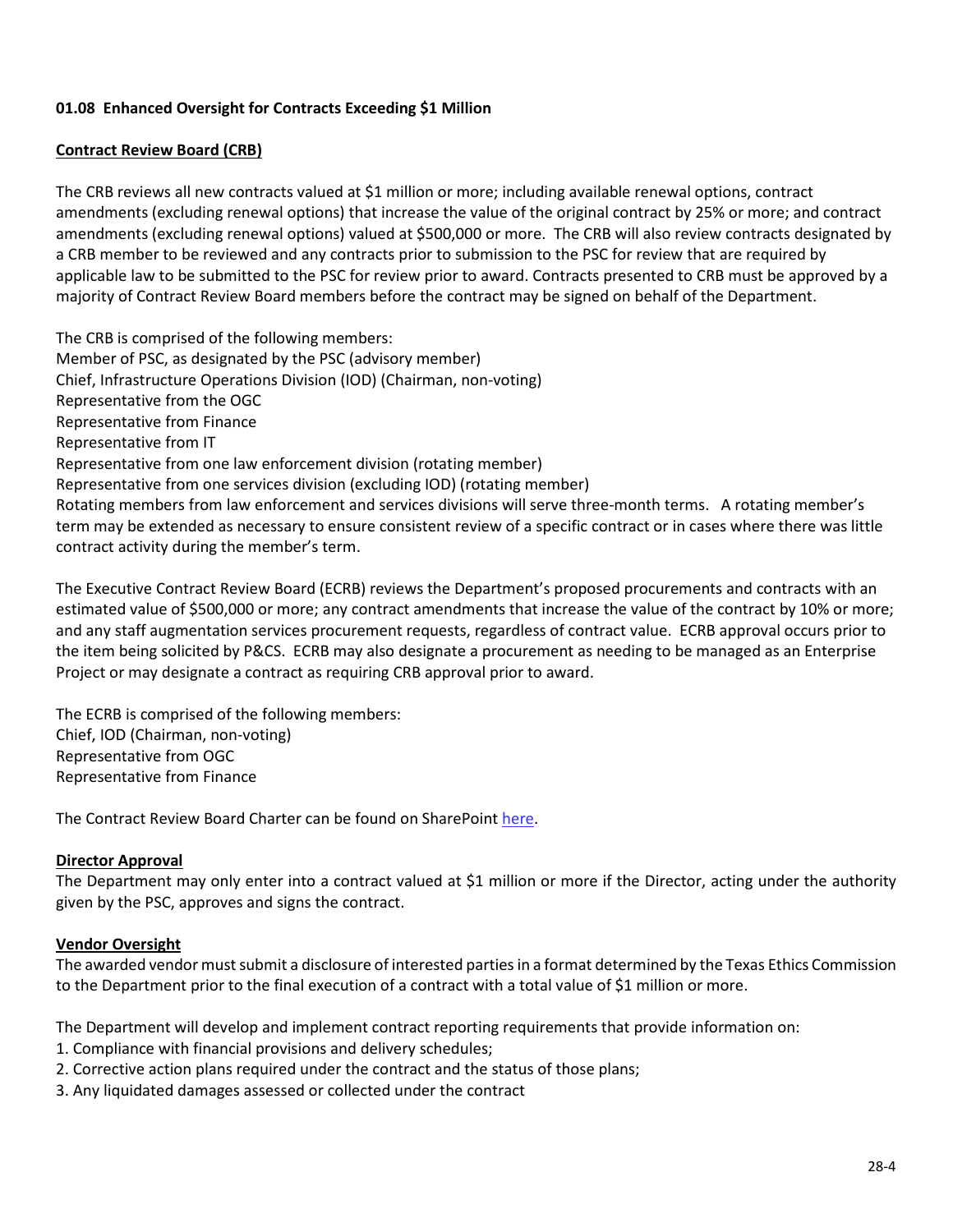The Department will verify the accuracy of any information reported by a contractor and the delivery time of goods and services.

### **Contracts valued at \$5 million or more**

Contracts valued at \$5 million or more will be reviewed by the Contract Advisory Team.

### **Contracts valued at \$10 million or more**

Contracts valued at \$10 million or more that qualify as a Major Information Resource Project will be reviewed by the Quality Assurance Team.

### **01.09 Contract Monitoring & Risk Assessment**

The Department has developed a purchasing accountability and risk analysis procedure that provides for:

1. Assessing the risk of fraud, abuse or waste in the contractor selection process, contract provisions and payment and reimbursement rates;

2. Identifying contracts that require enhanced contract monitoring or immediate attention of the contract management staff; and

3. Establishing clear levels of purchasing accountability and staff responsibilities related to purchasing.

The Department completes a formal risk assessment (PPP-25) on its procurements and contracts, and this risk assessment is documented in the file by P&CS.

The Department will identify each contract that requires enhanced contract or performance monitoring and submit that information to the Department's governing body. Any member of the CRB or the P&CS Director must immediately notify the Department's governing body, through the Division Chief of Infrastructure Operations Division, of any serious issue or risk that is identified with respect to a contract monitored under this section.

All procurements and contracts that meet the threshold of review by the CRB or the ECRB will be considered to require enhanced contract or performance monitoring, and those monitoring reports will be submitted to the Public Safety Commission's designated CRB Advisory Member by the Division Chief of Infrastructure Operations Division.

For more information reference th[e DPS Procurement and Contract Management Guide.](https://portal.tle.dps/sites/admin/support/pcs/SitePages/Manuals%20and%20Reference%20Guides%20and%20Forms.aspx)

### **01.10 Vendor Performance**

At a minimum, completion of a Vendor Performance Form (PPP-6) is mandatory for procurements over \$25,000 and optional for procurements up to \$25,000. If the value of the contract exceeds \$5 million, the contractor's performance will be reported at least once each year during the term of the contract and at each key milestone identified for the contract. Completed submissions should be e-mailed to th[e Procurement](mailto:procurement@dps.texas.gov) e-mail account.

For more information regarding vendor performance and the submission requirements reference the [Vendor](https://portal.tle.dps/sites/admin/support/pcs/Procurement%20Training%20Materials/Vendor%20Performance%20Reporting.pdf)  [Performance Requirements.](https://portal.tle.dps/sites/admin/support/pcs/Procurement%20Training%20Materials/Vendor%20Performance%20Reporting.pdf)

### **01.11 Required Training**

All Department supervisors and payment card holders will be required to take training on the procurement process each biennium.

Anyone designated as a contract monitor for an item assessed to be at a risk level of high or intermediate must also take the internal Contract Monitor Certification training within 30 days of being designated to serve as a contract monitor.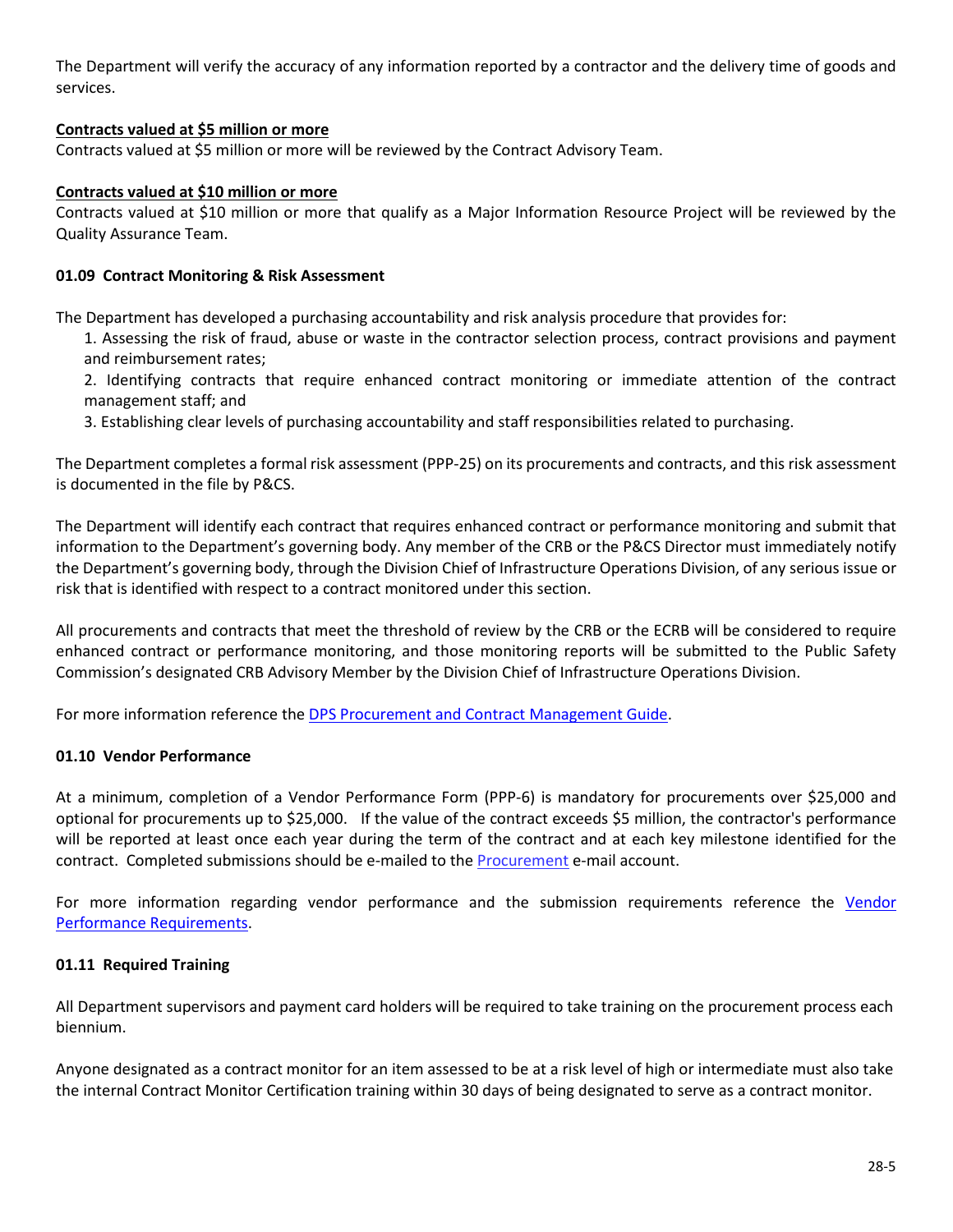Anyone designated as a Contract Monitor for an item assessed to be at a risk level lower than intermediate should also take the Contract Monitor Certification training.

Purchase Liaisons must take required training prior to being an authorized purchase liaison and must attend quarterly training to maintain their authorization as a purchase liaison.

### **01.12 Procurement Deadlines**

Fiscal Year-End Deadlines will be published [\(here\)](https://portal.tle.dps/sites/admin/support/pcs/SitePages/Purchasing.aspx?WikiPageMode=Edit&InitialTabId=Ribbon.EditingTools.CPEditTab&VisibilityContext=WSSWikiPage) each November. Department personnel must adhere to these deadlines to guarantee that their requisitions will be processed.

Requisitions for the procurement of goods or services valued at \$500,000 or more that are not available on a state contract must be submitted at least 180 days prior to the need.

# **01.13 Best Value Standard**

Statute permits state agencies to incorporate a best value standard when procuring goods and services. Situations where this standard may be applied include in the determination of lifecycle costs, quality of goods, and indicators of vendor performance. Before a best value standard can be used to make an award, the P&CS Director must:

- 1. Affirm a contract is authorized to use the best value standard;
- 2. Ensure the Department has clearly documented the best value standard used; and

3. Acknowledge in writing that the Department complied with the DPS and CPA contract management guides for the procurement.

Best Value criteria must be included in the solicitation, and therefore must be identified and documented prior to soliciting goods or services.

P&CS must include the best value standard documentation with the Comptroller's vendor performance for any contract that uses the standard.

### **28.02.00 ROLES AND RESPONSIBILITIES**

The following sections provide the minimum requirements of the regular parties involved in the procurement process. Additional roles and responsibilities may be required based on the particular contract.

All roles and employees will assess ways to improve performance, effectiveness, and efficiency through contracting and will implement viable opportunities to achieve savings through Department contracting.

### **02.01 Requesting Division Responsibilities**

- 1. Requesting division personnel are responsible for identifying the needs of their division and ensuring that all requisitions are made in the best interest of the State. After identifying the product or service needed, the division will submit a requisition via the CAPPS system. The requisition must include the following:
	- 1. Clear and concise description of the product or service;
	- 2. Estimated cost;

3. A needs assessment, which is an explanation of why the good or service is necessary and requires an expenditure;

4. Supporting documentation, such as budgetary estimates, specification sheets, or statements of work when available;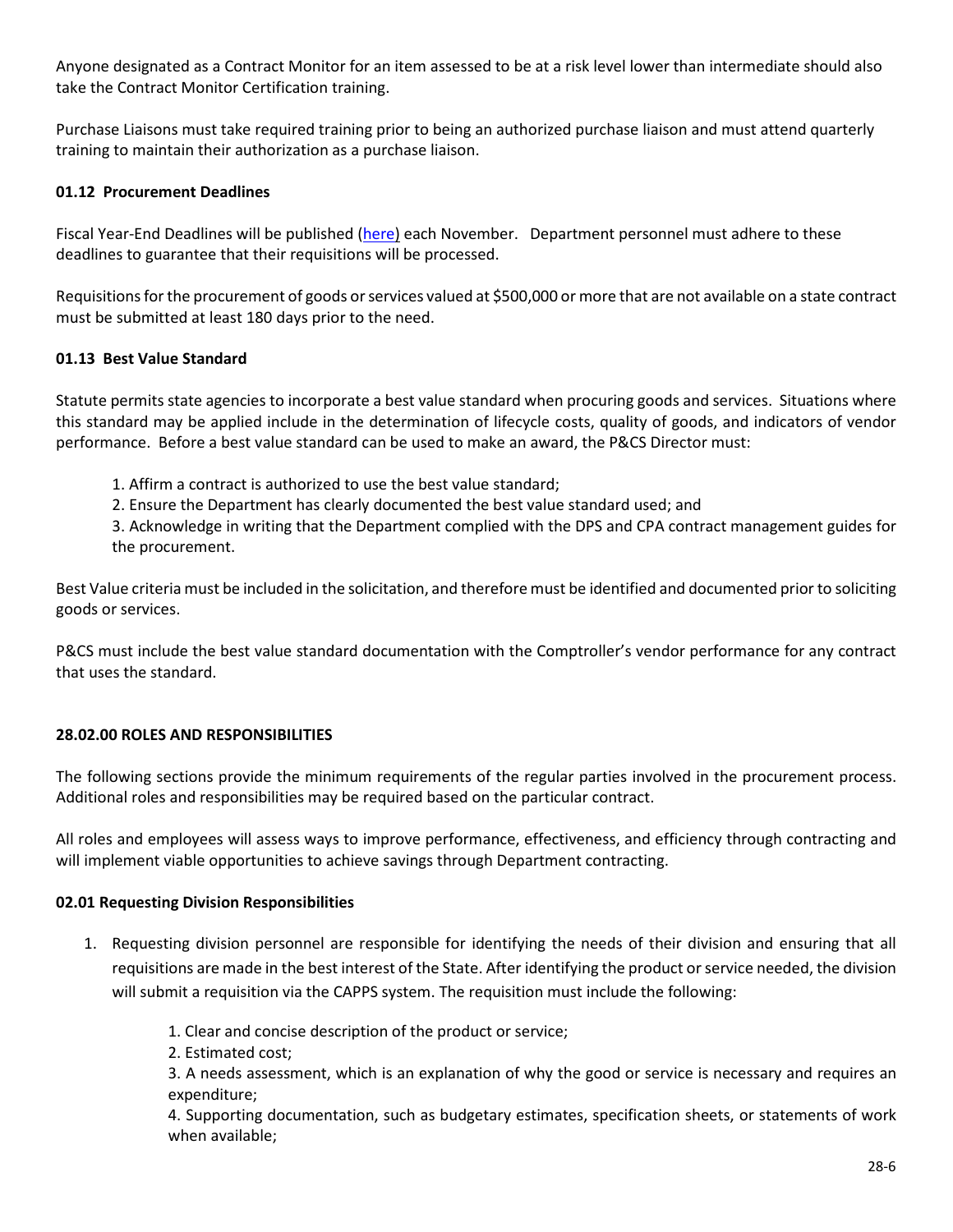The requesting division must ensure all appropriate personnel within their own division are listed on the approval path for the requisition.

The requestor and applicable division personnel will also be expected to actively participate in the solicitation process by providing timely feedback and input as requested by P&CS and will be responsible for meeting the acquisition plan schedule.

The requestor and applicable division personnel are also required to provide needed information to P&CS to complete an acquisition plan.

- 2. Division Contract Monitors are required to:
	- a. Attend Department contract monitoring training within 30 days of being listed as a contract monitor on a major contract for those items that are assessed to be of high or intermediate risk;
	- b. Ensure requisitions for new awards, renewals, and change orders are entered on time to allow for a thorough and compliant procurement process;
	- c. Ensure that specifications and scopes of work accurately and adequately meet the needs of the Department;
	- d. Contribute to the development of the acquisition plan and schedule and the risk assessment;
	- e. Actively monitor the contract for the life of the contract;
	- f. Are accountable for tracking and documenting the progress and status of the deliverables of the contract, contract risks, and contract issues;
	- g. Ensure other divisions within the Department that might be impacted by the contract are informed appropriately throughout the lifecycle of the contract;
	- h. Immediately notify P&CS of issues with the contract or vendor;
	- i. Ensure that receiving is completed within five business days of receipt of goods or services;
	- j. Ensure that Accounts Payable and P&CS are notified within five business days of the receipt of a valid or an invalid invoice;
	- k. Continuously review vendor performance and report the results through P&CS to the Comptroller at designated periods throughout the contract life and at the termination of the contract through the PPP-5 and [PPP-6;](http://dpsnet/intranetforms/default/FormDetail.aspx?Id=2712&FormNumber=PPP-6.pdf) and
	- l. Not delegate contract monitor duties to other personnel. Contract monitor changes must be formally requested by the requesting Division Chief to the Division Chief of Infrastructure Operations Division. A new contract monitor will not begin their duties until they have completed the required training.
- 3. Designated division purchase liaison personnel have authority to purchase certain items for their division. Each liaison must abide by all requirements reviewed in training and outlined here.
	- a. Division purchase liaisons must maintain Internal Purchase Liaison Certification from the P&CS Director in order to conduct purchasing activities on behalf of the division.
	- b. A division purchase liaison may purchase items only for the division in which the liaison is employed, unless the liaison receives written direction or permission from both the purchase liaison's chain of command and the P&CS Director.
	- c. A division purchase liaison may only make certain purchases meeting the following criteria, unless otherwise approved in writing by the P&CS Director:
		- PCC A Purchases from SPD Term Contract up to \$25,000
		- PCC C Purchases from SPD Managed Contract up to \$25,000
		- PCC D Purchases not under DIR Contract up to \$5,000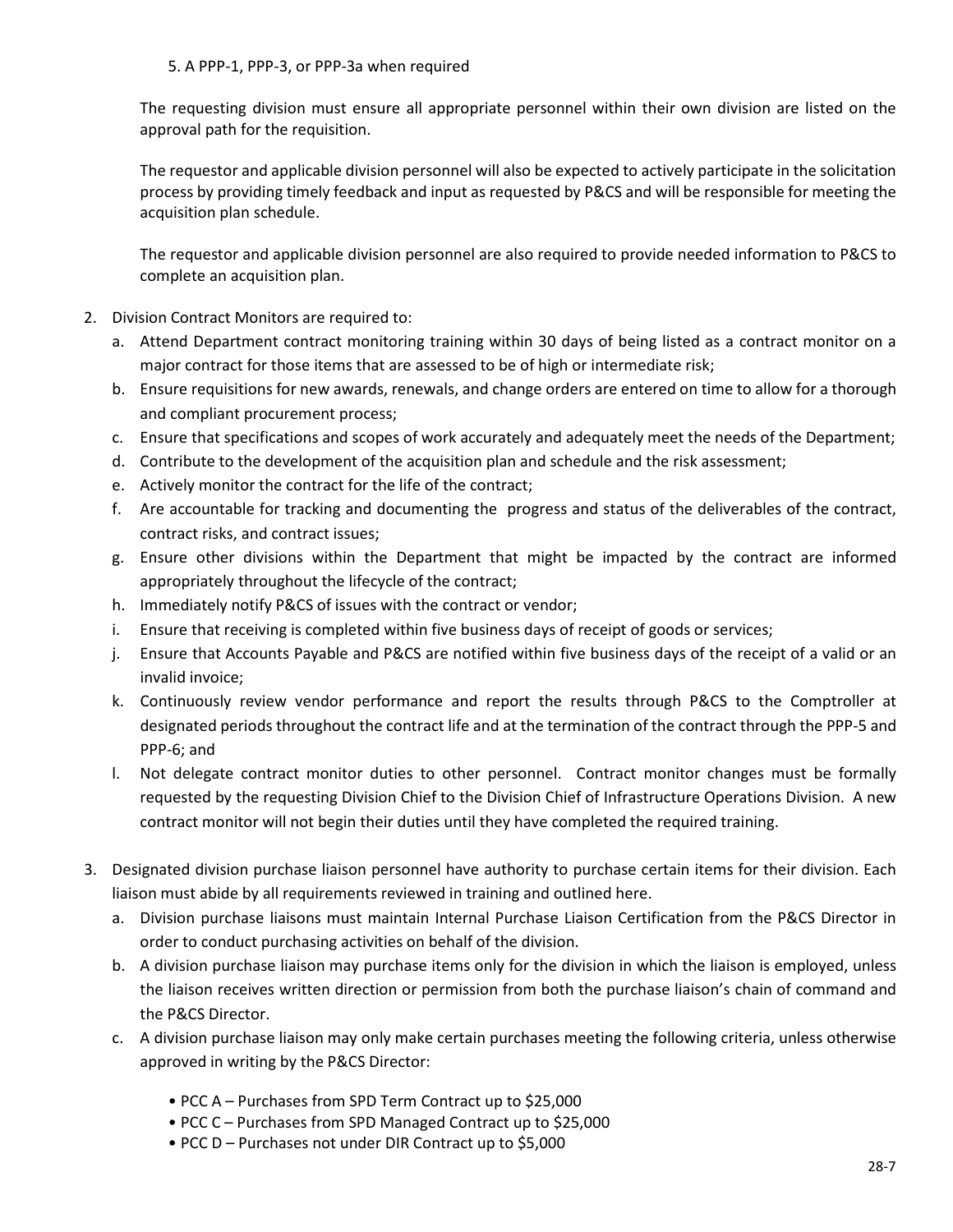- PCC E Purchases from the Open Market up to \$5,000
- PCC I Purchases from DIR Contract up to \$25,000
- PCC X Purchases from TXMAS Contract up to \$5,000
- DOC 9 Purchases that are not in Smart Buy, but purchased from TCI or Interagency Agreements up to \$25,000

The P&CS Director may increase the purchasing authority for certain purchase liaison purchases up to \$49,999 through written approval. The P&CS Director, or designee, may require review or approval of any division purchase liaison procurement at any time.

The P&CS Director has the authority to revoke the Purchase Liaison Certification of a division purchase liaison to purchase items on behalf of the division if the P&CS Director finds through review, audit, or by other means that the division purchase liaison has failed to follow laws, rules, regulations, policies, or guidelines.

# **02.02 P&CS Responsibilities**

Assigned P&CS personnel will review each requisition to ensure all applicable information has been completed and submitted.

P&CS will facilitate completion of an Acquisition Plan (ACP) and Risk Assessment and will be responsible for coordinating and developing the acquisition plan and schedule and coordinating accurate and successful completion of the plan and schedule. P&CS will determine the correct procurement method based on the procurement hierarchy and will be responsible for acquiring all applicable required waivers, exemptions and/or delegations. P&CS will facilitate and manage the entire procurement and solicitation process, including development of the solicitation package, reviewing responses, opening bids, gathering quotes, managing evaluations, facilitating negotiations, and managing the award; ensuring the solicitation and procurement or contract adheres to all applicable statutory requirements, rules and policies and that the outcome is in the best interest of the State.

P&CS will manage the contract in coordination with the division contract monitor, be responsible for assessing requested changes and issuing any change orders or amendments, ensure the file is properly documented and all required documentation is located with the file, and ensure all required external reporting requirements are accurately met.

P&CS serves as the Department point of contact to potential vendors for planned and active solicitations.

P&CS is also responsible for assessing and processing requests for payment within five business days of receiving a requisition for payment purposes.

# **02.03 OGC (OGC) Responsibilities**

OGC provides support and guidance to help minimize risk and legal exposure for the Department. OGC reviews to provide clarity and give legal advice on all relevant documents, including two-party contracts, Requests for Offers (RFOs), Requests for Proposals (RFPs), and all solicitations over \$500K that are provided to OGC by P&CS before P&CS posts them to the Electronic State Business Daily (ESBD). OGC assists in other relevant procurement and contracting activities as needed.

# **02.04 Finance Responsibilities**

Finance is responsible for verifying funds are available and meet the requirement for the goods or services being procured, managing the payment process and making payments within the bounds of the Prompt Payment Act, credit card program management, and addressing all other applicable Financial statutory requirements related to procurement and contracting.

# **02.05 Stakeholder Division Responsibilities**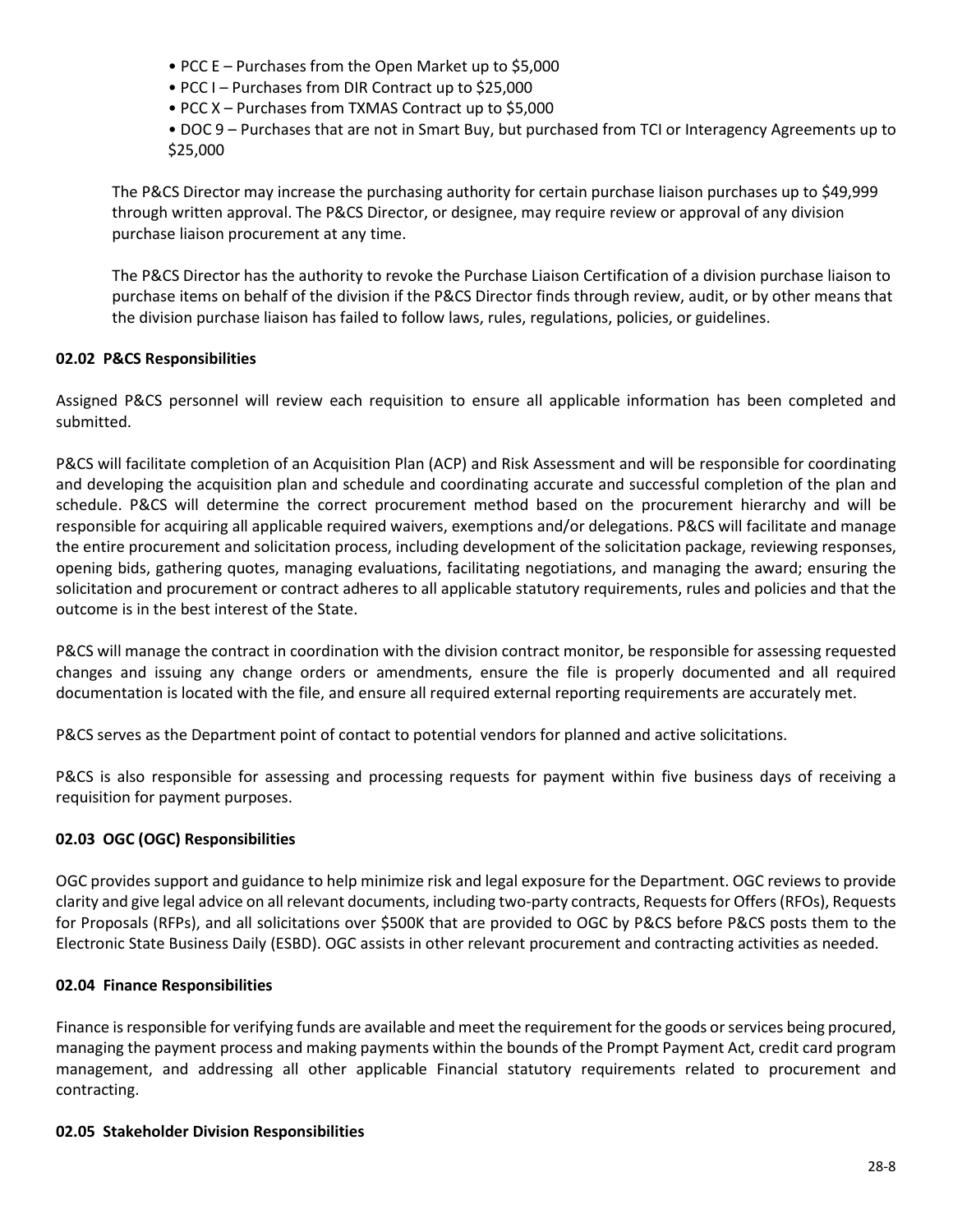Many procurements and contracts cross division boundaries or impact multiple divisions in some way. Divisions that did not request the procurement or contract, but that are impacted by it in some way are referred to as stakeholder divisions. Stakeholder divisions are responsible for identifying their need to participate in the procurement and contract management process. In those instances where a stakeholder division needs to participate, the stakeholder division will assign the appropriate Subject Matter Experts (SMEs) to participate and ensure the interests of the division are appropriately represented. SMEs may participate in any or all aspects of the procurement cycle as identified in the ACP and are expected to meet the timelines associated with the ACP schedule.

# **02.06 Evaluation Team Responsibilities**

In addition to signing the non-disclosure and conflict of interest agreement, evaluation team members must understand and adhere to the Evaluation Committee Guide and take any other action necessary to ensure the fair and impartial evaluation of responses to a solicitation.

The P&CS Evaluation Committee Guide provides guidelines and best practices for the fair and impartial evaluation of responses to the solicitation. The guide describes the overall evaluation objectives, the responsibilities of DPS staff involved in the evaluation and award process, and the criteria that will form the basis of selecting a contractor.

# **28.03.00 ETHICAL CONSIDERATIONS**

# **03.01 Ethics & Conflict of Interest**

All DPS employees that have knowledge pertaining to a planned or active solicitation must refrain from disclosing or discussing any information related to that solicitation to anyone other than communication with a designated participant in that particular procurement process as authorized by PC&S.

All DPS employees and officials who participate in the state procurement process must adhere to the following ethical standards. Violation of these standards is subject to discipline, up to and including termination.

All DPS personnel involved in procurement or contract management must disclose to the Department any conflict of interest with respect to any contract with a private vendor or bid for the purchase of goods or services. Any person that identifies a conflict of interest should immediately notify the person's chain of command and the assigned P&CS representative.

DPS cannot enter into a contract with a private vendor with whom any of the following Department employees or officials have a financial interest:

- 1. A member of the Department's governing body;
- 2. The governing official, executive director, general counsel, chief procurement officer, or procurement director of the Department; or
- 3. A family member related to an employee or official described above within the second degree by affinity or consanguinity;

A state agency employee or official has a financial interest in a private vendor if the employee or official:

1. Owns or controls, directly or indirectly, a least 1% of the private vendor, including the right to share in profits, proceeds or capital gains, or;

2. Could reasonably foresee that a contract with the private vendor could result in a financial benefit to the employee or official.

A financial interest that is prohibited by this section does not include a retirement plan, a blind trust, insurance coverage or an ownership interest of less than 1% in a corporation.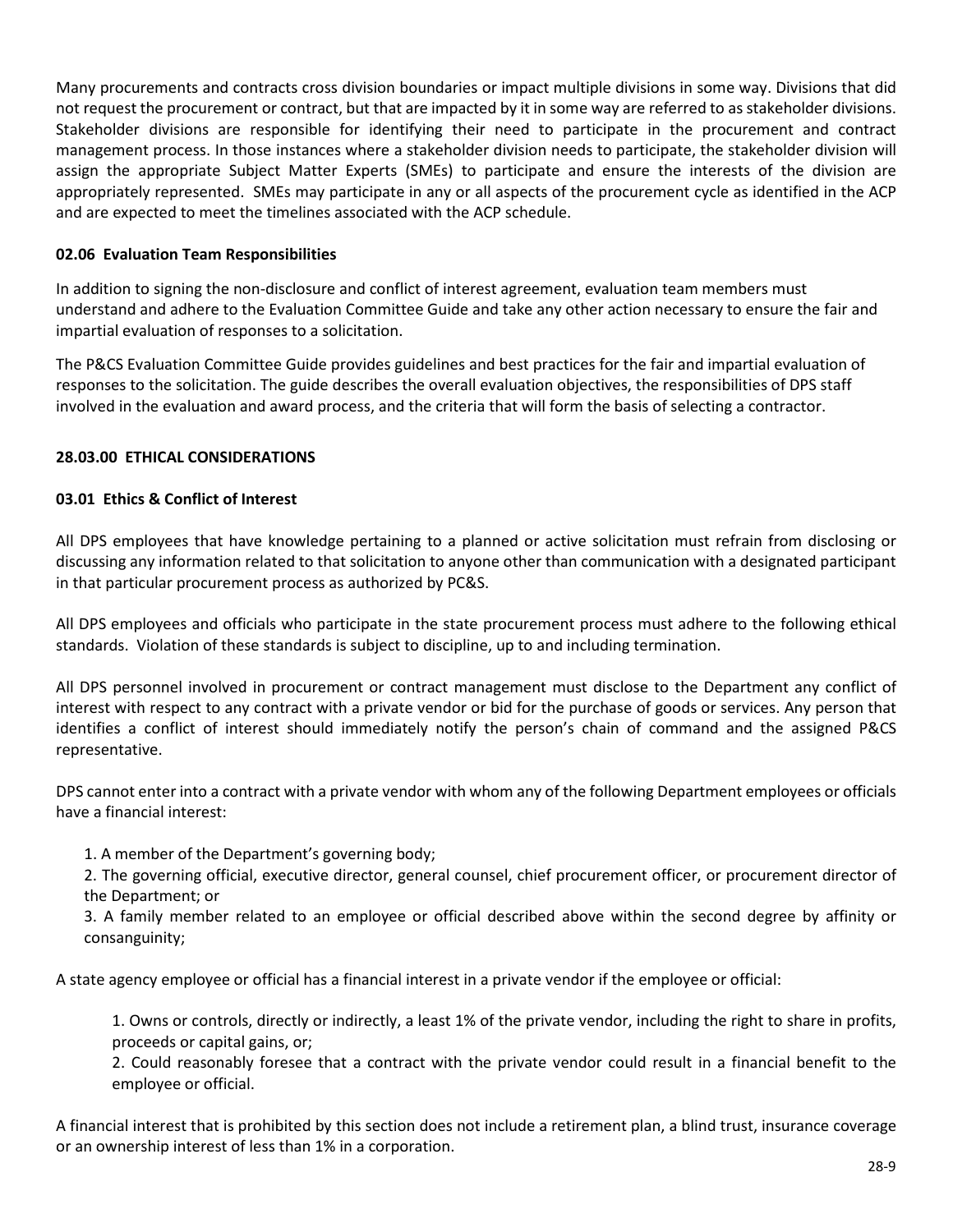### **03.02 Department Employees as Department Vendors Prohibited**

Department employees or family members may not have, either directly or indirectly, any financial or other personal interest in a department contract or subcontract of any kind. A contract may not be awarded to an entity that is owned in whole or in part by any DPS employee or immediate family member.

### **03.03 Employment of Former State Officers**

A former Department employee who participated in purchasing or contracting during their employment may not accept employment from a vendor who responded to a DPS procurement in which the employee participated in a procurement or contract negotiations for DPS before the two years after the date that the contract is signed or the procurement is terminated or withdrawn in accordance wit[h Texas Government Code Section 572.069.](https://statutes.capitol.texas.gov/Docs/GV/htm/GV.572.htm) 

### **03.04 Negotiations**

P&CS and OGC employees are the only Department personnel authorized to negotiate agreements with parties outside DPS.

# **28.04.00 CERTAIN PROCUREMENT REQUIREMENTS**

### 04**.01 Requisition**

Requestors must submit requisitions in the Centralized Accounting and Payroll Personnel (CAPPS) Financial System to route the request through the appropriate levels of approval. A thoroughly completed PPP-1 must be attached to the CAPPS Requisition if the estimated total value is \$25,000 or more.

### 04**.02 Credit Card Purchases Not Related to Travel**

Spot credit card purchases, fleet card purchases, and state credit card purchases not related to travel are restricted to a very narrow category of items and must adhere to the legal requirements for state purchasing. Required processes, forms, and procedures can be accessed [here.](https://portal.tle.dps/sites/admin/support/pcs/SitePages/Credit%20Card%20Programs.aspx)

### 0**4.03 Emergency Purchases**

Emergencies occur as the result of unforeseeable circumstances and may require immediate response to avoid an actual or potential threat. If a situation arises in which compliance with normal procurement practices is not possible in order to prevent a hazard to life, health, safety, welfare, or property or to avoid undue additional cost to the state, an emergency purchase may be warranted and should be requested through P&CS. Proper procurement planning for anticipated business need is expected. Pending expiration of funds does not constitute an emergency.

Emergency procurements require an Emergency Decision Memorandum (PPP-21) to be approved by the requesting Division Chief and the P&CS Director. Division Chiefs are responsible for verifying the need is an emergency need, and the P&CS Director is responsible for verifying the rationale and justification provided meets the definition of an emergency procurement as defined in the State Procurement and Contract Management Guide.

If a division believes that they have a purchase which qualifies as an emergency, the division should contact P&CS as soon as possible and must submit an Emergency Decision Memorandum (PPP-21) with their requisition in CAPPS.

P&CS Emergency Contact Information can be foun[d here.](https://portal.tle.dps/sites/admin/support/pcs/SiteAssets/SitePages/Home/PCS%20After%20Hours%20Contact%20List.pdf)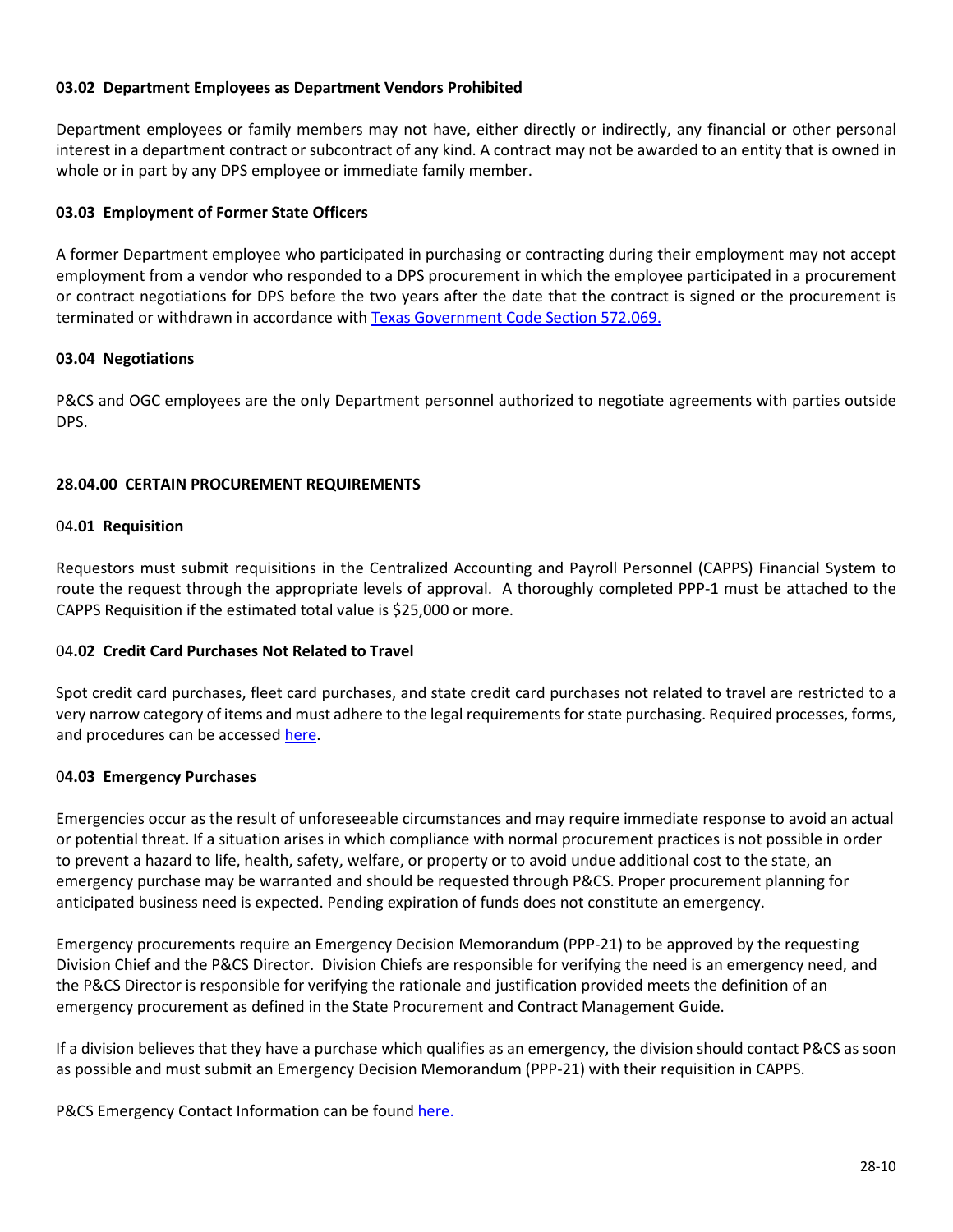### **04.04 Proprietary Purchases**

### Proprietary purchases

Proprietary procurements require a Proprietary Decision Memorandum to be approved by the requesting Division Chief and the P&CS Director. Requestors are responsible for documenting the market research they conducted to determine that only one product or source will meet the unique business need.

The Proprietary Decision Memorandum must include the following information in order to document best value to the State: (1) describe the product or service the agency proposes to purchase, and provide a statement regarding the agency's business need and planned use; (2) explain why the agency specifications for the product or service are written as they are, and why those specifications are necessary to accomplish the agency's goal for the procurement; (3) state the reason that no other competing products or services will satisfy the need of the agency and provide examples of the technical, practical, or operational risks that would occur if competing products or services are selected; and (4) specify whether the purchase is sole source or competitive.

Division Chiefs are responsible for verifying the business need does require the unique feature or specification offered by that particular product or source, and the P&CS Director is responsible for verifying the rationale and justification provided meets the definition of Proprietary procurement as defined in the State Procurement and Contract Management Guide. P&CS staff are responsible for conducting research before issuing the proprietary solicitation or procurement to determine that no other product or source meets the unique requirement.

If a division believes that they have a purchase which qualifies as proprietary, the division must submit a Proprietary Decision Memorandum (PPP-21) with their requisition in CAPPS.

### **04.05 Internal Repairs**

An internal repair is a repair to state-owned equipment where the extent of the work cannot be determined until the equipment is disassembled. An internal repair must contain labor and may also include parts. Internal repairs are usually the result of an unexpected, basic service outage. If an internal repair qualifies as an emergency, it must be processed as an emergency purchase.

A Voyager card may be used for vehicle repairs in accordance with the Fleet Repair Instructions found [here](https://portal.tle.dps/sites/admin/support/pcs/SitePages/Fleet.aspx).

If the Voyager card will not cover the repair, then a Purchase Order must be issued prior to repairs being done. The division must submit a requisition to P&CS with the preliminary estimate attached for approval. A business justification should be added to the Header Comments, and the requisition's title should identify the service and associated parts as an "internal repair." It is crucial that no work be done on the unit prior to the Purchase Order being issued. P&CS will review the requisition and evaluate the estimate. Internal repairs with an estimated value over \$5,000 require competitive bidding. If the repair cost is deemed fair for estimated work, P&CS will document the internal repair on the Purchase Order by stating "Disassembly required to determine the extent of the repairs. Estimate to include parts & labor" and issue the Purchase Order. After the Purchase Order is issued, and if the repairs exceed the initial Purchase Order amount, an itemized estimate must be provided to P&CS in writing and a Purchase Order Change Notice must be issued by P&CS prior to finishing work.

This procedure does not apply to the replacement of any parts or accessories or to repairs to any item where the cost of the repairs can be determined prior to disassembly.

### **04.06 Fleet Repairs/Wreck Damages**

The Voyager card may be used for vehicle repairs in accordance with the Fleet Repair Instructions found [here.](https://portal.tle.dps/sites/admin/support/pcs/SitePages/Fleet.aspx)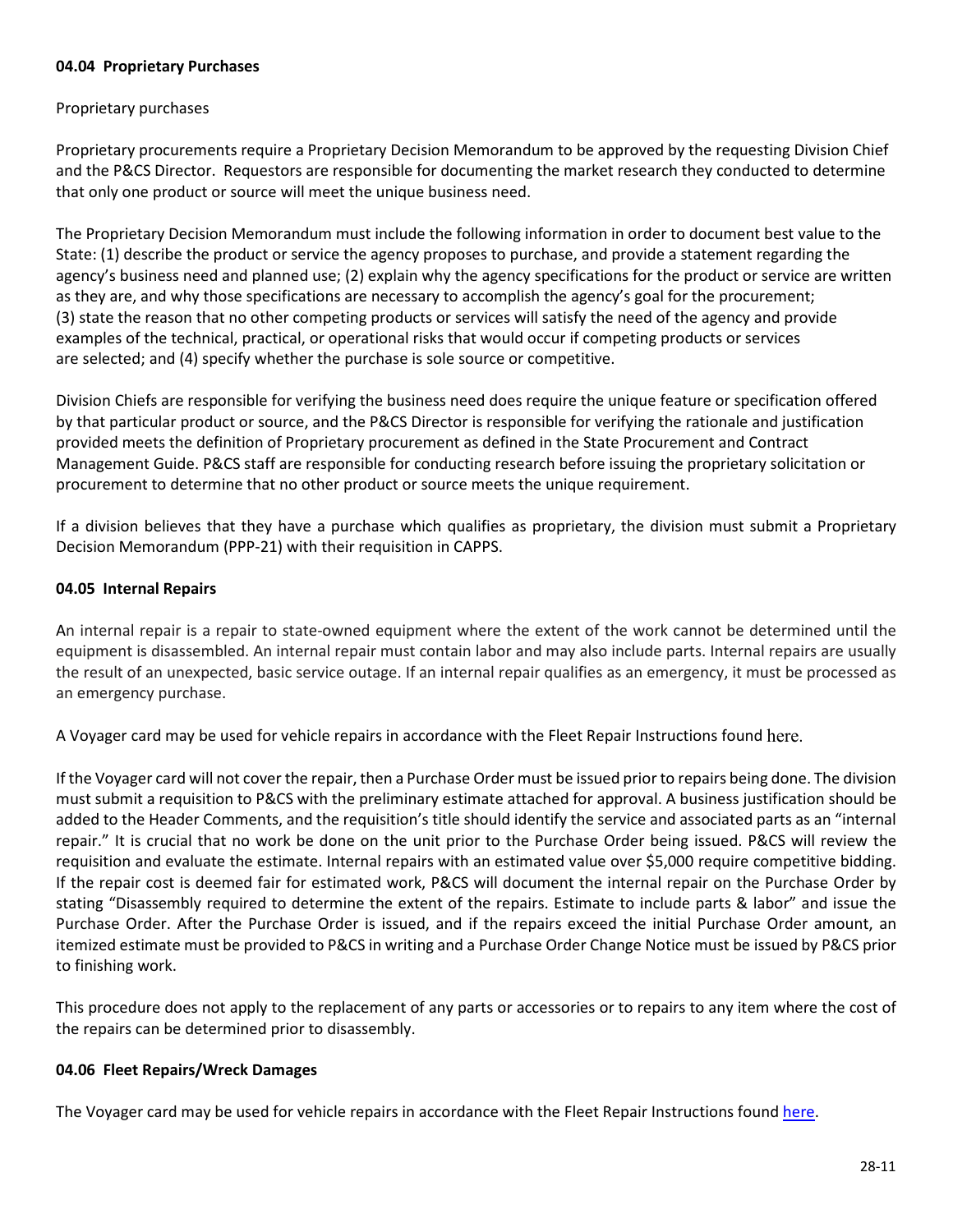Repairs for any vehicle damages, such as wrecked automobiles, exceeding \$5,000 require bids. The Centralized Master Bidders List (CMBL) must be used as a source to identify bidders. If there are no CMBL vendors in the area (e.g. rural areas), then available vendors in the area may be used instead. Repairs between \$5,000 and \$25,000, require P&CS to take informal (telephone or shop estimates) bids. Repairs in excess of \$25,000 require formal written bids that must be obtained by P&CS using a specified bid opening date and time. (NOTE: If a vehicle is totally inoperable due to the extent of the damages, a statement must accompany the requisition. The statement must describe the extent of the damages and must include a statement that the vehicle is inoperable.) No work should begin until a Purchase Order is issued.

Insurance payments for wreck damage may be paid directly to the repair shop by the insurance company, provided the check is made payable to the repair shop only. A copy of the check must be submitted to the DPS Fleet Safety Coordinator.

Additional guidance on obtaining fleet repairs can be found at [Fleet Repair Instructions.](https://portal.tle.dps/sites/admin/support/pcs/SitePages/Fleet.aspx)

# **04.07 Special Considerations for Non-Competitive Open Market Procurements**

Purchases of goods and services of \$5,000 or less per year that are not available through a state contract, do not qualify as a consulting contract, or are not available through an existing DPS contract may be purchased without first securing bids. All personnel responsible for purchasing should still take informal bids or price surveys to ensure that the vendors are offering the lowest and best prices for the services to be secured and to increase competitive opportunities for Historically Underutilized Businesses (HUBs).

# **04.08 Membership Purchases**

[Texas Government Code 2113.104](https://statutes.capitol.texas.gov/Docs/GV/htm/GV.2113.htm#2113.104) requires the administrative head of the agency, or designee to review and approve the use of appropriated money to pay for membership in or dues for a professional organization.

P&CS will submit a list of current, approved memberships to the divisions each year, and each division will establish a process to update and submit the list back to [procurement@dps.texas.gov](mailto:procurement@dps.texas.gov) by June 30 of each year. The list will include all current memberships, licenses, and certifications paid by the Department. P&CS will consolidate these lists and submit them to the Director for approval and publish a listing of approved memberships, licenses and certifications. Employees approved by their chain-of-command for DPS to pay for a membership, license, or certification have the option of placing the fee on a P-card if the organization appears on the currently published list [here.](https://portal.tle.dps/sites/admin/support/pcs/SitePages/Membership.aspx) Employees seeking memberships, licenses, or certifications that don't appear on the currently published log must follow the CAPPS Financials requisition process to make the purchase.

### **04.09 Training Purchases**

Some training can be purchased using the credit card. Refer to the Act-60.

### **28.05.00 DEPARTMENT EMPLOYEE CONTACT WITH VENDORS**

### **05.01 Active Purchase Orders and Contracts**

Employees may communicate with vendors within the bounds of an active purchase order or contract. Employees who are required to have contact with current vendors as a function of their job duties may not discuss or disclose any information that would provide the vendor with an unfair advantage in a future competitive bidding process. This does not limit an employee from having necessary discussions with a vendor regarding a current contract, as long as there is no discussion of potential future enhancement or expansion of the goods or service being provided that is outside the scope of the current contract.

### **05.02 Outside of Active Purchase Orders and Contracts**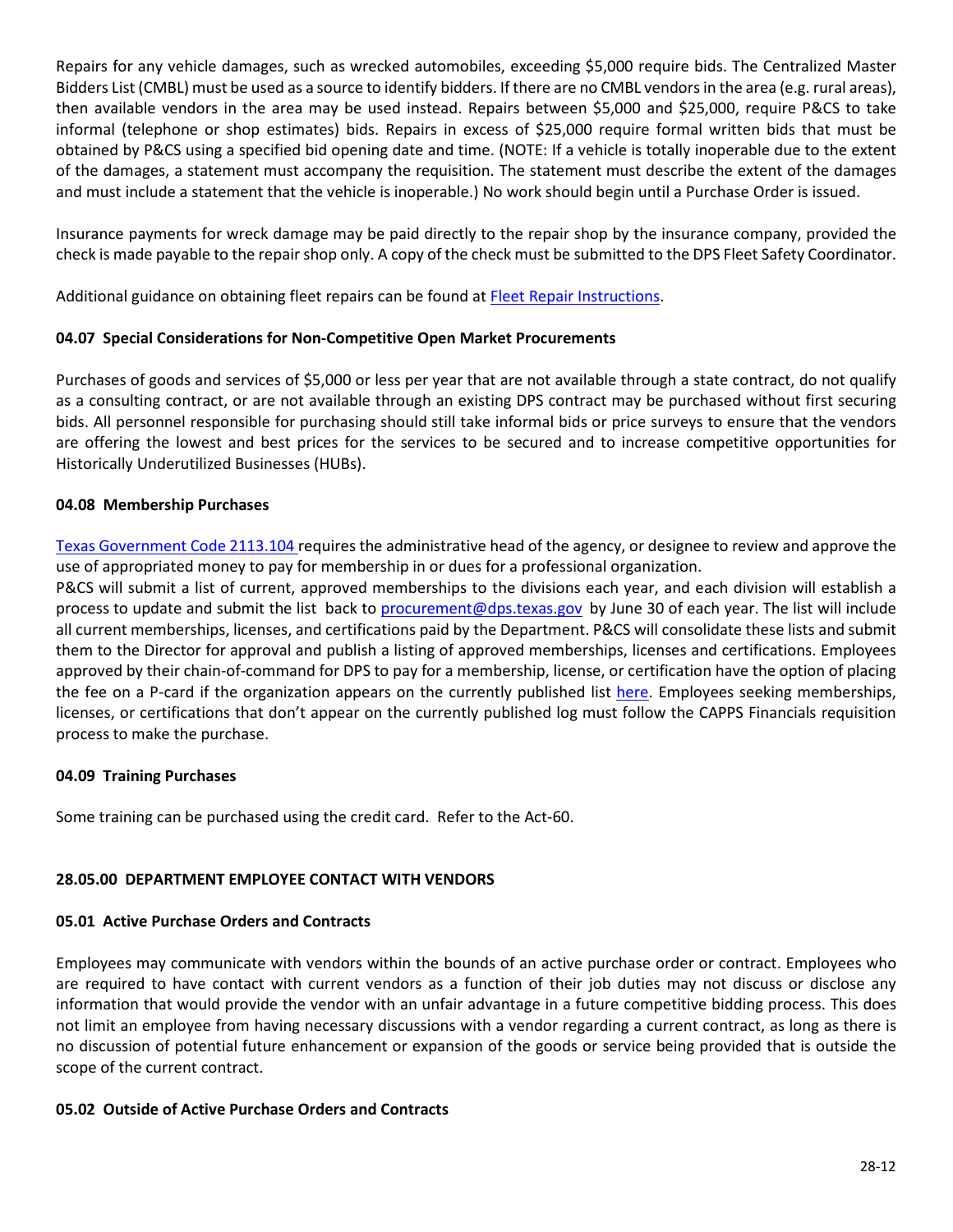Communications with a vendor outside the bounds of an active purchase order or contract must go through P&CS to ensure procurement laws and rules are being observed. Working with P&CS helps ensure that potential competing vendors cannot challenge the fairness of the process or construe those conversations as giving one vendor an unfair advantage.

Employees outside of P&CS and OGC are prohibited from contacting vendors directly:

- 1. To obtain quotes and bids;
- 2. To negotiate pricing or other terms and conditions;

3. To discuss products and services the Department intends to procure without including a member of P&CS in the discussion;

- 4. During an open procurement or solicitation; and
- 5. To discuss or get assistance with requirements for a solicitation, planned or active.

P&CS or OGC are the only divisions that are authorized to perform these functions.

Employees are not authorized to get or arrange for demos, testing, or product evaluations without the written approval of the P&CS Director. Failure to follow these guidelines might inadvertently disqualify a vendor from a future award opportunity.

In the event a Department employee wishes to make contact with a vendor prior to engaging in a competitive procurement process for a product or service provided by the vendor, the following is required:

1) The employee must prepare a written request describing the requested contact and why the employee believes it is in the best interest of the Department. The requesting employee must forward the request to [Procurement@dps.texas.gov](mailto:Procurement@dps.texas.gov) for approval. The contact must be approved in writing by a P&CS Manager, P&CS Director, or an IOD Chief or Assistant Chief prior to its occurrence. If the P&CS Manager, P&CS Director, or IOD Chief or Assistant Chief determines that the purpose for the requested contact is unnecessary because the information may be obtained in a different manner consistent with applicable law and procedures, the P&CS Manager, P&CS Director, or IOD Chief will inform the employee in writing and advise how the employee may obtain the information.

2) If the vendor contact will occur at a Department facility, the employee must ensure all vendor representatives complete the facility'[s SEC-1](http://dpsnet/intranetforms/default/Forms/SEC-1.pdf) security log sheet and that they have an opportunity to review and complete the [OGC-4](http://dpsnet/intranetforms/default/Forms/OGC-4.pdf) form for representation before a state agency.

3) The employee must ensure all vendor representatives read and sign the [OGC-5](https://dpsnet.tle.dps/intranetforms/default/FormDetail.aspx?Id=2836&FormNumber=OGC-5.docx) form disclosing that the contact is not being made as part of a competitive procurement process and no Department procurement decisions will be made based on the contact.

4) During the contact, the employee may not discuss or disclose any information that would provide the vendor with an unfair advantage in a future competitive bidding process.

5) The employee must comply with state law and Department policy regarding gifts to state agency employees. See General Manual Chapter 05.50.00 BORROWING MONEY AND ACCEPTING GIFTS.

- a. Any employee responsible for monitoring or managing a contract or purchase order or providing feedback on a vendor's performance is expressly prohibited from accepting a gift of any kind or value from that vendor, its employees, agents, or subcontractors.
- b. Any employee serving as part of the evaluation and selection process for a procurement for which a vendor is or could be foreseen to be a potential bidder or respondent is expressly prohibited from accepting a gift of any kind or value from that vendor, its employees, agents, or subcontractors..
- c. Any employee that could be part of an evaluation and selection process for a procurement within the next six months for which a vendor is or could be foreseen to be a potential bidder or respondent is expressly